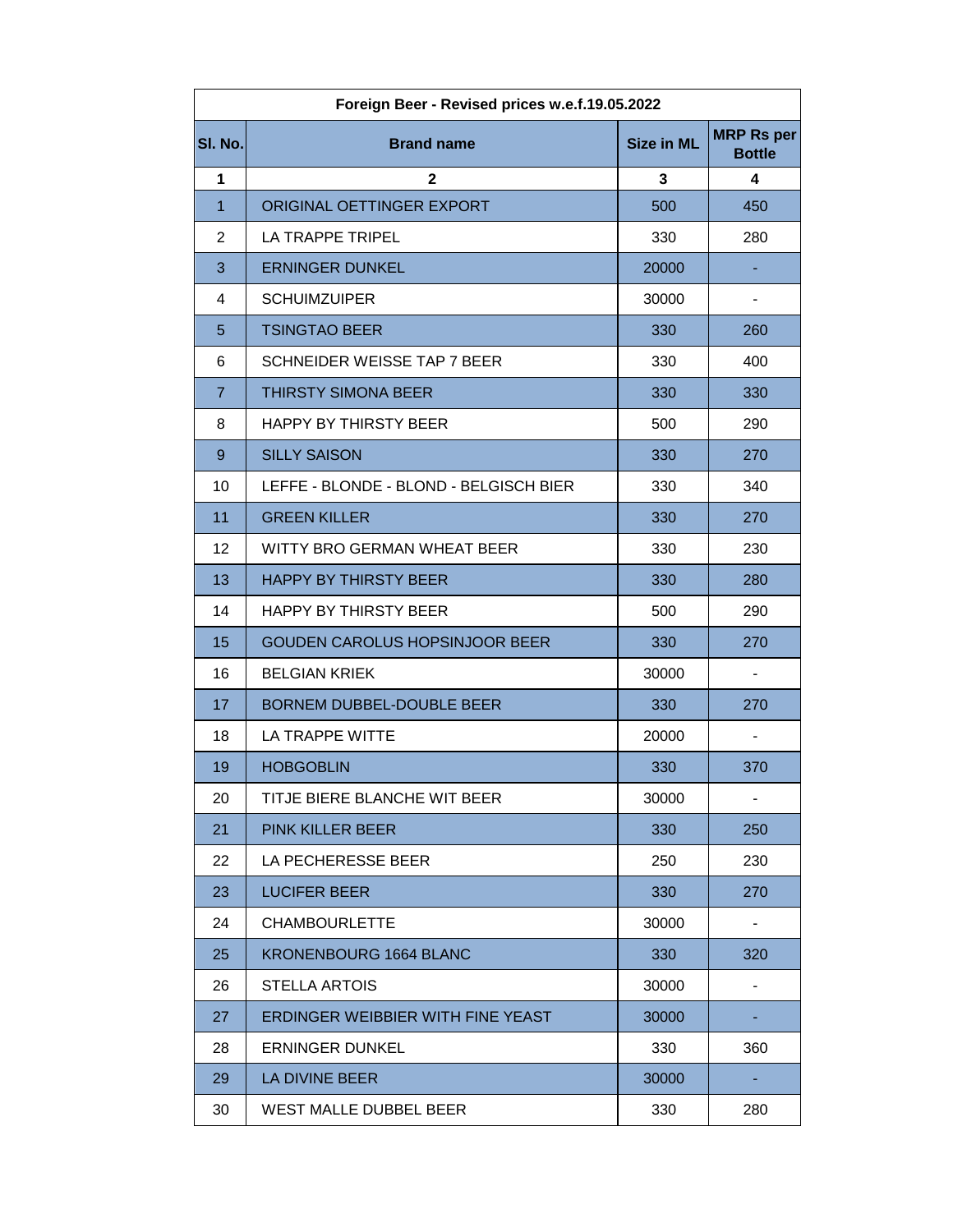| Foreign Beer - Revised prices w.e.f.19.05.2022 |                                          |                   |                                    |  |  |  |
|------------------------------------------------|------------------------------------------|-------------------|------------------------------------|--|--|--|
| SI. No.                                        | <b>Brand name</b>                        | <b>Size in ML</b> | <b>MRP Rs per</b><br><b>Bottle</b> |  |  |  |
| 1                                              | $\mathbf{2}$                             | 3                 | 4                                  |  |  |  |
| 31                                             | <b>LUCIFER BEER</b>                      | 30000             |                                    |  |  |  |
| 32                                             | <b>HOEGAARDEN</b>                        | 30000             |                                    |  |  |  |
| 33                                             | <b>HOEGAARDEN</b>                        | 330               | 300                                |  |  |  |
| 34                                             | <b>STELLA ARTOIS</b>                     | 330               | 320                                |  |  |  |
| 35                                             | <b>CORONA EXTRA</b>                      | 355               | 230                                |  |  |  |
| 36                                             | <b>CHARGER SCOTTISH BEER</b>             | 500               | 420                                |  |  |  |
| 37                                             | <b>BUDEJOVICKY BUDVAR BEER</b>           | 330               | 350                                |  |  |  |
| 38                                             | <b>PERONI</b>                            | 330               | 380                                |  |  |  |
| 39                                             | <b>AMSTERDAM</b>                         | 500               | 400                                |  |  |  |
| 40                                             | <b>SWAF TRIPLE</b>                       | 30000             | $\overline{\phantom{a}}$           |  |  |  |
| 41                                             | <b>STANGEN WEISS BEER</b>                | 500               | 290                                |  |  |  |
| 42                                             | <b>DEUGNIET</b>                          | 330               | 300                                |  |  |  |
| 43                                             | <b>DOUBLE ENGHIEN BLOND BEER</b>         | 30000             |                                    |  |  |  |
| 44                                             | <b>BARBAR BLOND</b>                      | 330               | 270                                |  |  |  |
| 45                                             | ABBAYE DE FOREST BEER                    | 30000             |                                    |  |  |  |
| 46                                             | <b>HOPPER WITBIER</b>                    | 30000             | $\overline{\phantom{a}}$           |  |  |  |
| 47                                             | <b>HOPPER WITBIER</b>                    | 330               | 190                                |  |  |  |
| 48                                             | <b>HOPPER BLONDE</b>                     | 30000             | $\qquad \qquad \blacksquare$       |  |  |  |
| 49                                             | <b>ERDINGER WEIBBIER WITH FINE YEAST</b> | 330               | 360                                |  |  |  |
| 50                                             | LA TRAPPE DUBBEL                         | 20000             | 9046                               |  |  |  |
| 51                                             | <b>HOPPER BLONDE</b>                     | 330               | 190                                |  |  |  |
| 52                                             | <b>SLOEBER ROSSA</b>                     | 30000             | $\blacksquare$                     |  |  |  |
| 53                                             | <b>DUBBLE ENAME</b>                      | 30000             |                                    |  |  |  |
| 54                                             | <b>LINDERMANS KRIEK</b>                  | 20000             | $\qquad \qquad \blacksquare$       |  |  |  |
| 55                                             | <b>BLOND ENAME BEER</b>                  | 330               | 260                                |  |  |  |
| 56                                             | <b>SLOEBER BEER</b>                      | 330               | 280                                |  |  |  |
| 57                                             | PETRUS GOUDEN TRIPEL BEER                | 330               | 270                                |  |  |  |
| 58                                             | <b>BLANCHE DE NAMUR BEER</b>             | 330               | 240                                |  |  |  |
| 59                                             | <b>GENTSE STROP BEER</b>                 | 330               | 280                                |  |  |  |
| 60                                             | <b>GOUDEN CAROLUS AMBRIO BEER</b>        | 330               | 270                                |  |  |  |